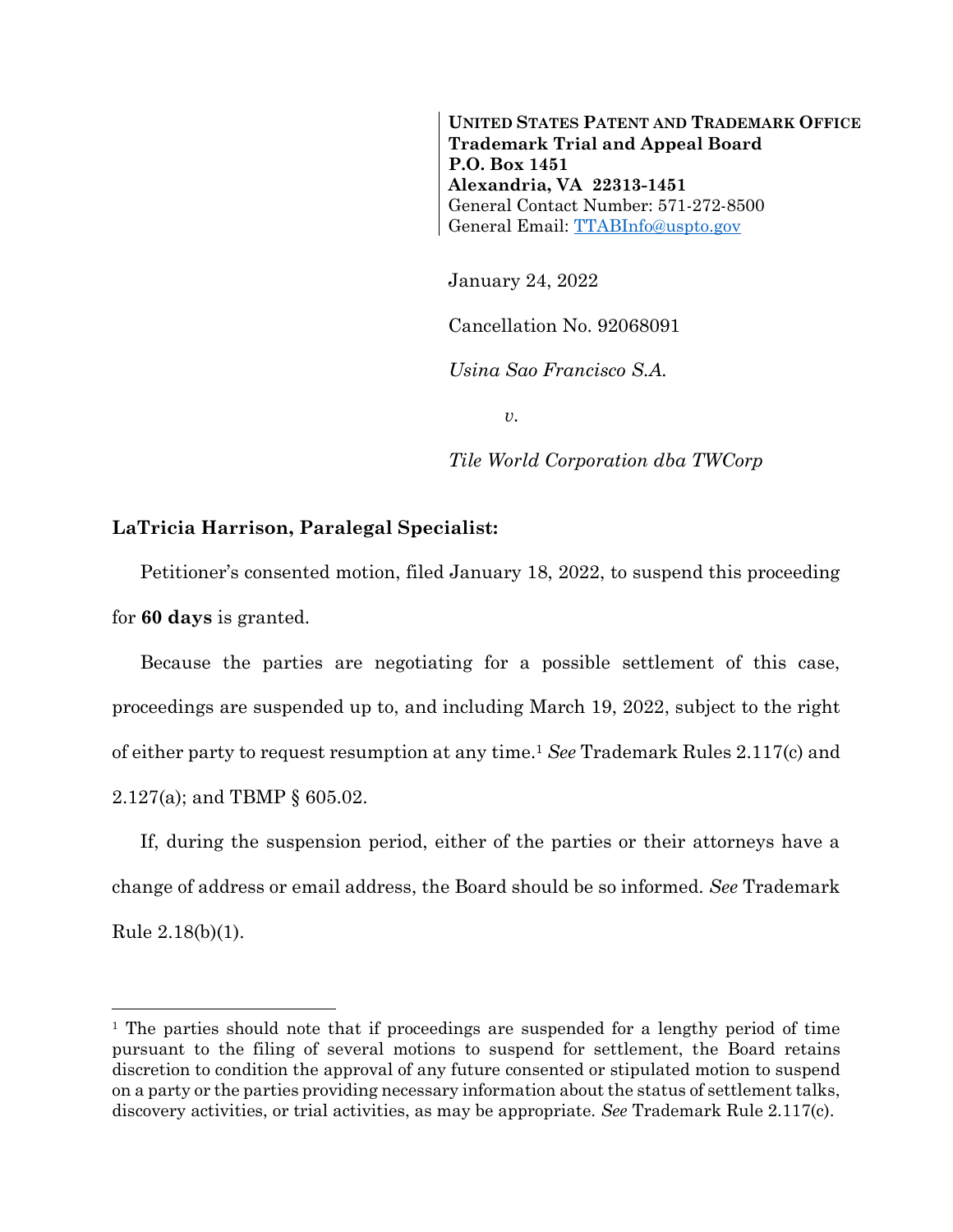In the event that there is no word from either party concerning the progress of their negotiations, upon conclusion of the suspension period, **proceedings shall resume without further notice or order from the Board**, upon the schedule set forth below.

Proceedings Resume: **3/20/22**

| Discovery Closes                        | 4/2/2022   |
|-----------------------------------------|------------|
| Plaintiff's Pretrial Disclosures Due    | 5/17/2022  |
| Plaintiff's 30-day Trial Period Ends    | 7/1/2022   |
| Defendant's Pretrial Disclosures Due    | 7/16/2022  |
| Defendant's 30-day Trial Period Ends    | 8/30/2022  |
| Plaintiff's Rebuttal Disclosures Due    | 9/14/2022  |
| Plaintiff's 15-day Rebuttal Period Ends | 10/14/2022 |
| Plaintiff's Opening Brief Due           | 12/13/2022 |
| Defendant's Brief Due                   | 1/12/2023  |
| Plaintiff's Reply Brief Due             | 1/27/2023  |
| Request for Oral Hearing (optional) Due | 2/6/2023   |

Generally, the Federal Rules of Evidence apply to Board trials. Trial testimony is taken and introduced out of the presence of the Board during the assigned testimony periods. The parties may stipulate to a wide variety of matters, and many requirements relevant to the trial phase of Board proceedings are set forth in Trademark Rules 2.121 through 2.125. These include pretrial disclosures, the manner and timing of taking testimony, matters in evidence, and the procedures for submitting and serving testimony and other evidence, including affidavits, declarations, deposition transcripts and stipulated evidence. Trial briefs shall be submitted in accordance with Trademark Rules 2.128(a) and (b). Oral argument at final hearing will be scheduled only upon the timely submission of a separate notice as allowed by Trademark Rule 2.129(a).